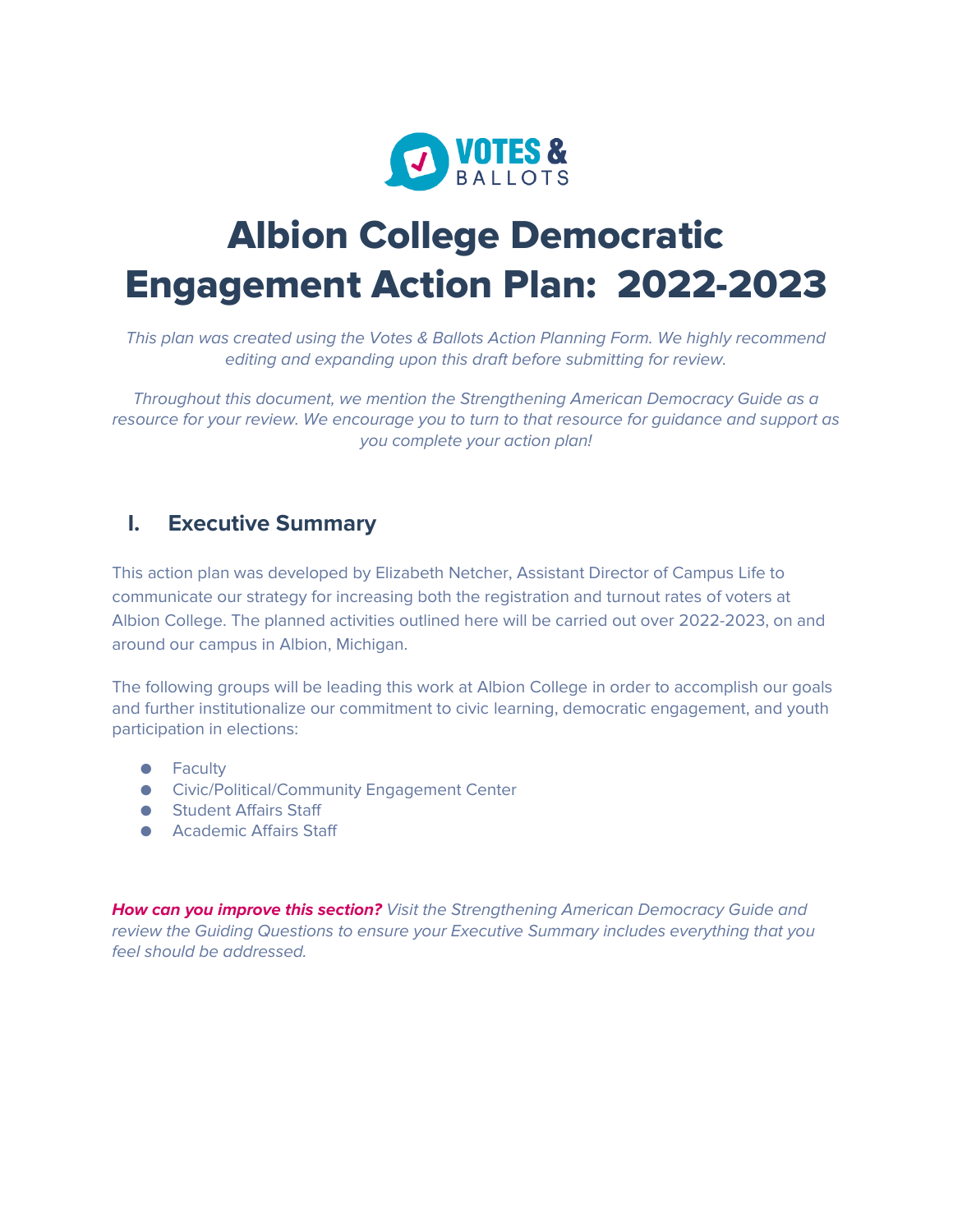## **II. Leadership**

Elizabeth Netcher - Assistant Director of Campus Life will be overseeing our work to increase civic learning and democratic engagement on campus. They will be supported in this work by:

- William Rose Political Science Dept.
- Jonathan Stander Asian Awareness
- Jada Stewart Black Student Alliance
- Kaitlyn Hernandez Diversability
- Grace Hoffman Hillel
- Jess Garcia LGBrlTs
- Adriana Valero Latinx
- Tanya Jagdish Muslim Student Asso.
- Jana Rajab MSA
- Sheridan Leinbach College Dems
- Skylyr Zink Stu. Senate
- Brittany Burch President's Office
- Kaydee Hall Gender Equity Center
- Cristen Casey Center for Int. Ed.
- Keena Williams → Office of Belonging
- Eddie Visco Ford
- Carrie Walling Ford/Poly Sci.
- Esmeralda Trevino NAACP
- Laurie Merian Athletics, Women's Lacrosse
- Kacie Miller Athletics, M/W Tennis
- Jake DeCola Athletics, Men's Lacrosse
- Karlo Delos-Angeles Athletics, eSports
- ●
- I wish we could have more direct involvement from the President and Board of Trustees because I believe this would ensure buy-in from all of campus and make it obvious that this truly is a presidential directive and important to the college. I also wish we could get more academic departments involved.

This coalition is diverse and inclusive of:

● Representation from different parts of campus, including student leadership, Representation from different perspectives and areas of expertise, Trusted leaders and organizations who support communities that are historically underrepresented in democracy, Leaders who can help with outreach and power building by bringing more people across campus in to our work

Our group plans to meet Once a month, until fall 2022 and then more frequently at Most likely virtual, for a 1-2 hours meeting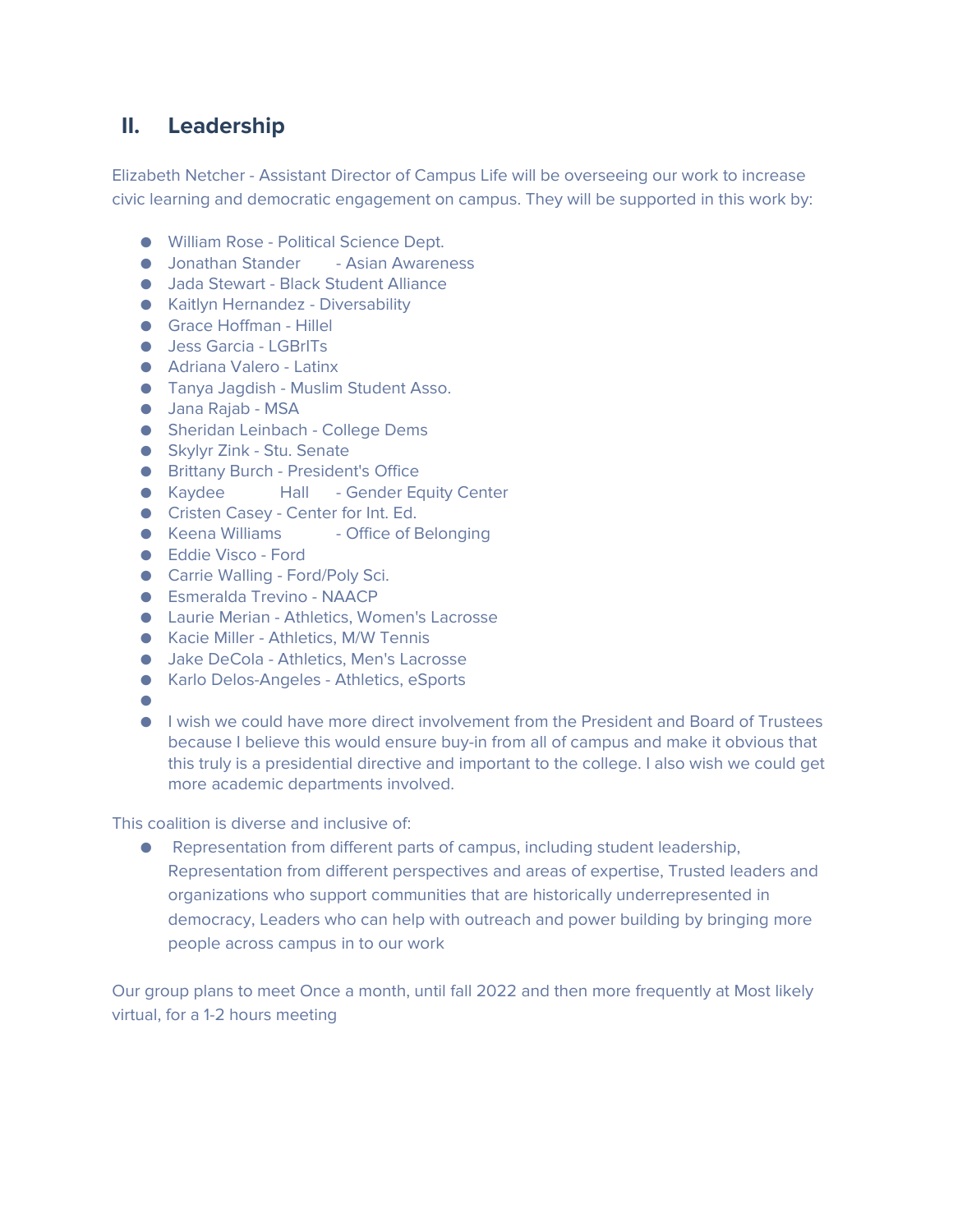*How can you improve this section? Visit the Strengthening American Democracy Guide and review the Guiding Questions to ensure your Leadership Section includes everything that you feel should be addressed.*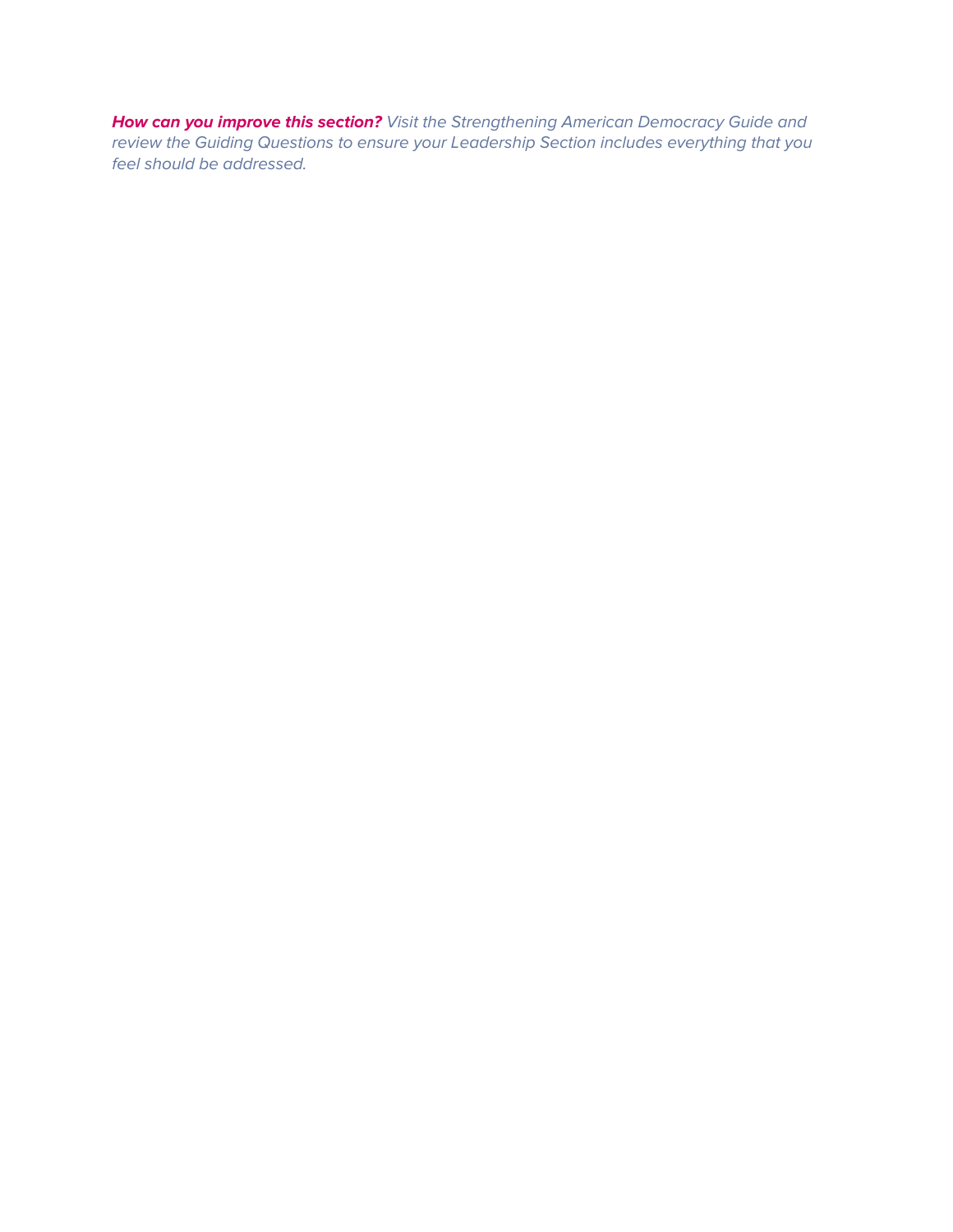#### **III. Commitment**

Our institution and our campus leadership demonstrates commitment to improving civic learning and democratic engagement. We also see this same commitment reflected in our institution's values. They state, "Public Purpose & Leadership Albion College equips students to build just communities and make meaningful contributions to the society at large by developing leaders who have a strong moral compass and the courage required to be effective agents of change. Community Partnership Albion College builds long-term, reciprocal and mutually beneficial partnerships with local residents, organizations, and leaders to address shared needs and realize shared aspirations. Environmental & Social Justice Albion College promotes the critical analysis of both the historical causes of oppression and the contemporary needs of society. Equipped with this analysis, faculty, staff, and students serve as responsible stewards of the environment and advocate for the fair and equitable treatment of all humans and non-human species."

 We also have had a senior leader commit to civic learning and democratic engagement on our campus.

On campus, we've seen:

- Voter education resources
- Political clubs or student organizations
- Campus leaders promoting voting
- ●
- Voter registration tables
- ●
- Signage promoting Election Day
- ●

On campus, we've experienced:

- Voting in student body elections
- Political speakers
- Walks / rides to polls
- ●
- Registering to vote
- Civic Holiday events (such as National Voter Registration Day, National Voter Education Week, and Vote Early Day)
- Deliberative dialoques
- ●

The emphasis on civic learning and democratic engagement could be increased.

*How can you improve this section? Visit the Strengthening American Democracy Guide and review the Guiding Questions to ensure your Commitment Section includes everything that you feel should be addressed.*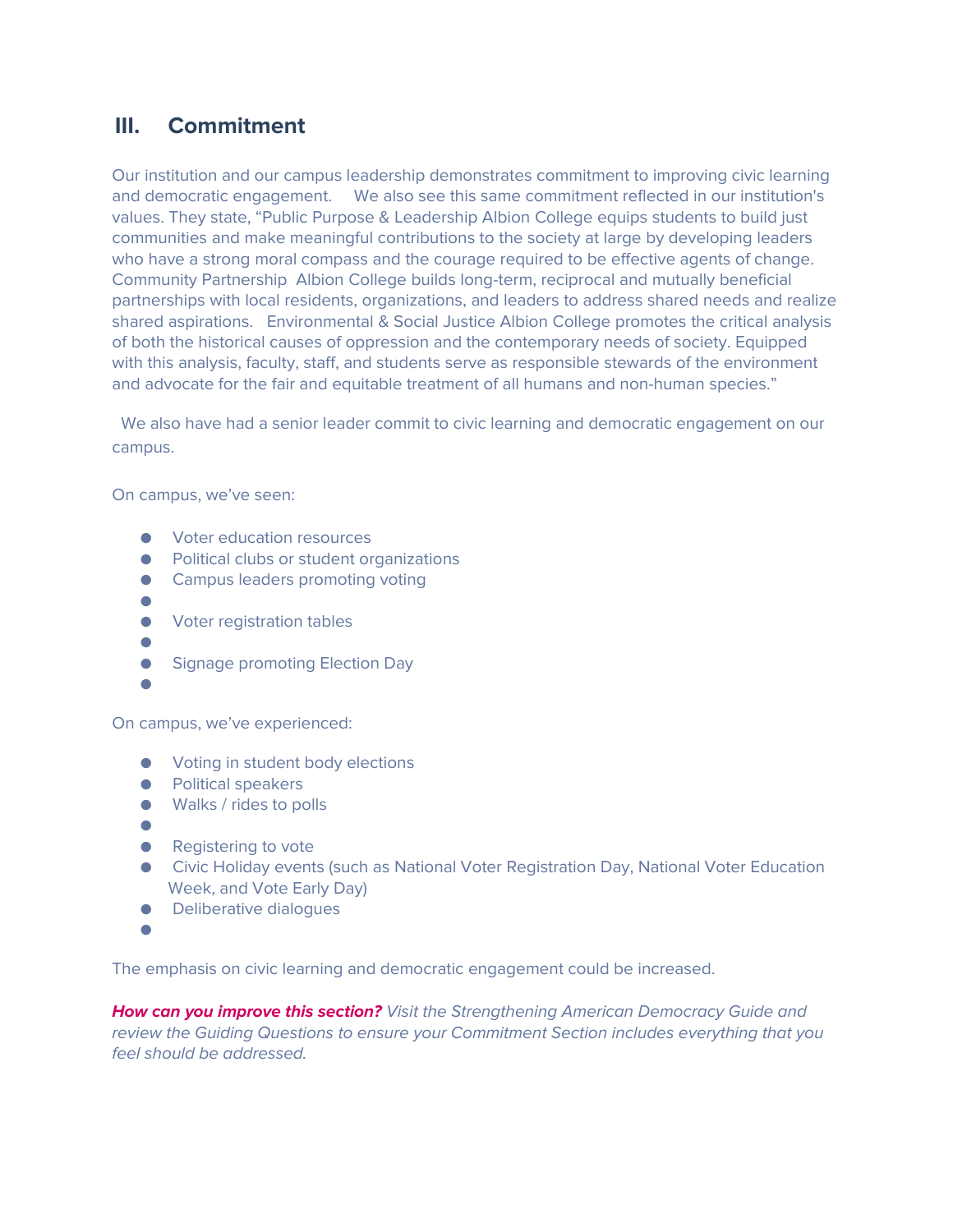## **IV. Landscape**

We do not have access to comprehensive demographic information about our student body at this time.

*How can you improve this section? Visit the Strengthening American Democracy Guide and review the Guiding Questions to ensure your Landscape Section includes everything that you feel should be addressed.*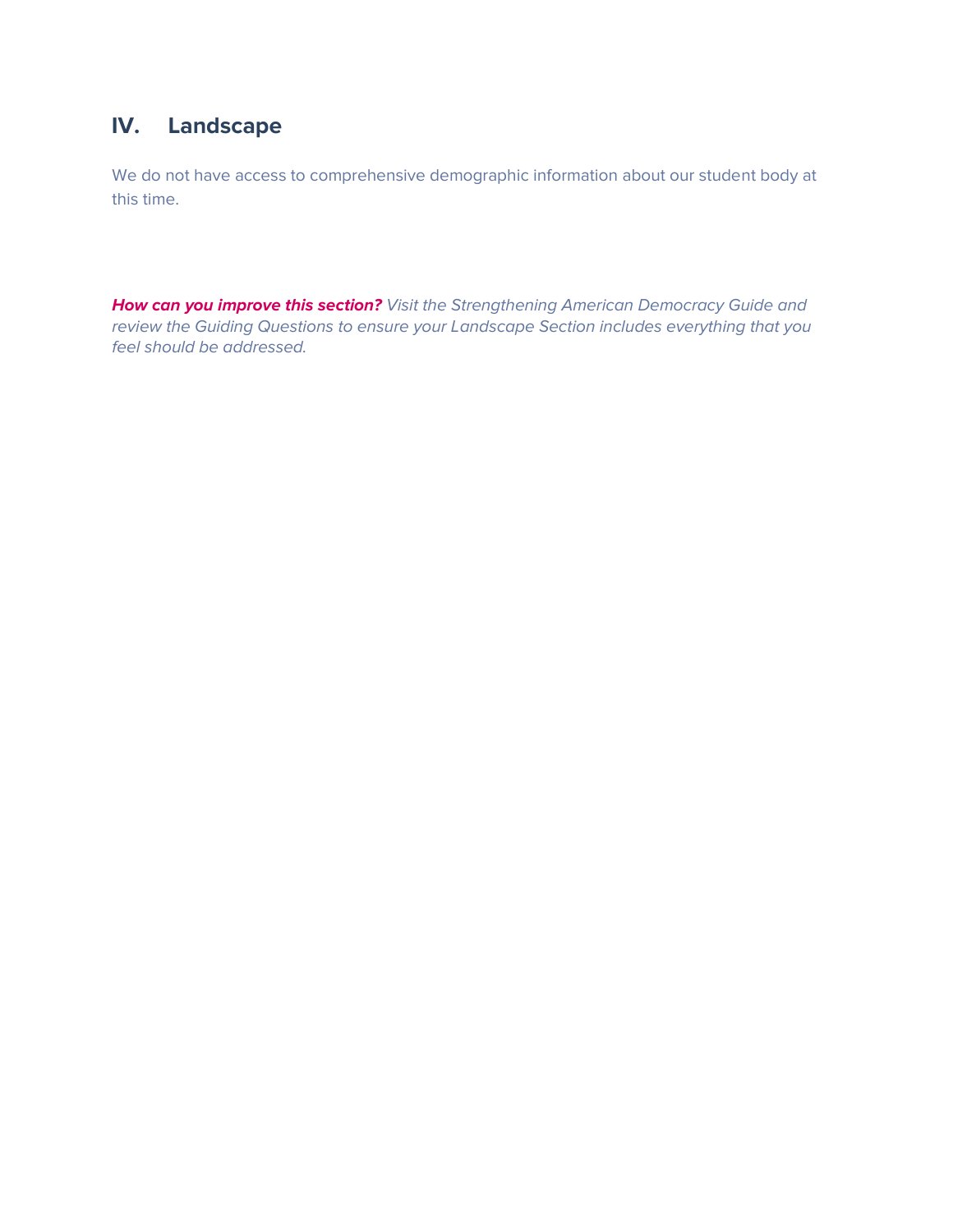## **V. Goals**

Before setting our civic learning and democratic engagement goals on campus, we took the following information into consideration.

We know our campus faces following challenges internally when it comes to get out the vote efforts and registering voters:

- Our institution's mission statement, values, and strategic plan do not mention civic learning and democratic engagement.
- We don't have someone whose job responsibility is to foster civic learning and democratic engagement on our campus.
- ●
- We don't have processes in place for registering large percentages of our students.
- ●
- We don't use the resources readily available to develop and implement civic learning and democratic engagement on our campus.
- The voter engagement work on our campus is very siloed within one office.
- We don't have sustainable or consistent funding.
- ●
- We have trouble engaging student leaders for the leadership of our initiative.
- Some academic departments do not see the connection of voting to their department, making them reluctant to be involved

We also know our campus faces the following challenges externally when it comes to get out the vote efforts and registering voters:

- We don't have a working relationship with our local election office.
- We don't have working relationships with community partners who are invested in civic learning and democratic engagement.
- ●
- The political views of our students do not generally align with our institution's surrounding communities.
- ●

With that said, we know our campus has the following strengths when we approach our voter engagement work:

●

●

- We have a coalition of people who are positioned to implement civic learning and democratic engagement on our campus.
- ●
- We have ways in which we communicate voting information to our students.
- ●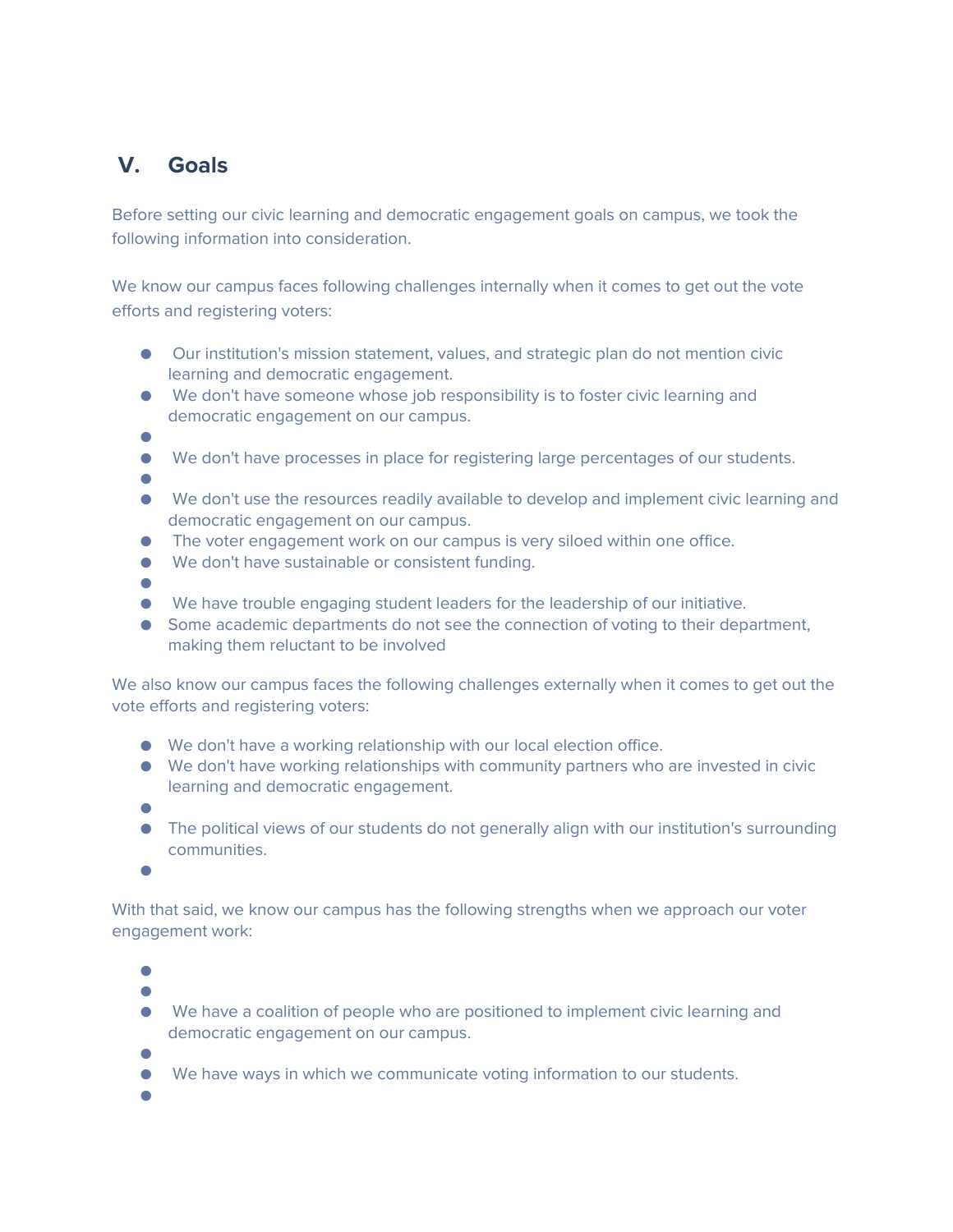- ●
- ●
- Voter engagement efforts on campus are nonpartisan.
- We are able to engage student leaders for the leadership of our initiative.
- ●
- ●
- ●

With this in mind, we have set the three goals that we would like to achieve over the next academic year:

1. Raising the voter turnout on Albion's campus to the national average of 66%. Currently Albion's voter turnout for 2020 was 61.7%

2. Albion College to install an absentee ballot drop-box on campus, directly expanding voter access

3. Gain some much needed PR boost by having the Interim President, Board of Trustees, and other prominent figures on campus promoting voting and its importance

We have also set three goals that we would like to achieve over the next five years:

1. Require all professors to have a paragraph about voter registration in their syllabus

2. Require either that all students register in order to get student senate funding OR require all students to register in order to get their room key

3. Raise Albion's voter turnout above the national average

Bonus goal: Have civic learning and democratic engagement added to at least one (or more!) of: mission/vision/values/strategic plan

*How can you improve this section? Visit the Strengthening American Democracy Guide and review the Guiding Questions to ensure your Goals Section includes everything that you feel should be addressed.*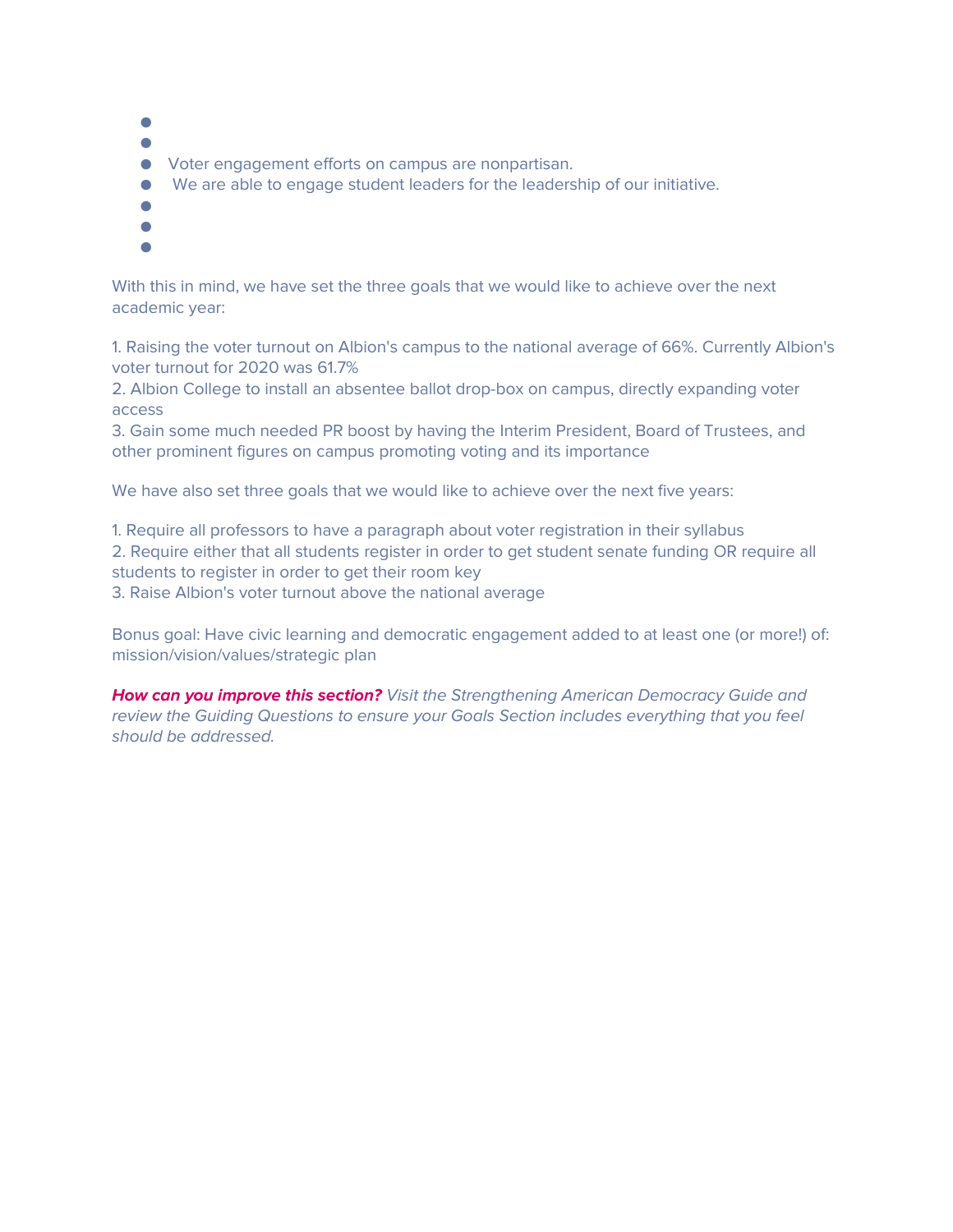### **VI. Strategy**

Below, we have outlined a strategy describing how we will bring this vision to life in the coming months and years.

These are tactics that we **are already doing** in the **short term** (within the next year)**:** 

● Voter registration drives, passive engagement like encouraging emails (communication toolkit), student newspaper ads, debate watch parties, debates with local candidates, non-partisan voter information about candidates, contract with TurboVote to have a dedicated website to register, request ballot, and election reminders, calls-to-action from administration

#### These are tactics that we **plan to do** in the **short term:**

● Update web page to be more user friendly and provide more information, Provide free stamps for absentee ballots, promote voter registration through our events software, direct students to turbovote more often, update communication toolkit to include slides that can be added to presentations, long and short email templates, long and short blurbs to say before/after class, coaches email templates/blurbs, encourage the use of a voting plan, encourage students to hold their peers accountable - "I am voting, are you?"

#### These are tactics that we **hope to do** in the **short term:**

● Have an absentee ballot drop-box installed on campus, have the ID office ask every student if they are registered to vote, encourage staff and faculty to also vote, Waived new ID fee during early voting period-election day, sharing the NSLVE reports with departments that had low turnout and emphasizing the need for engagement.

These are tactics that we **are already doing** for the **long term** (beyond the next year)**:** 

● Voter registration drives, passive engagement like encouraging emails (communication toolkit), student newspaper ads, debate watch parties, debates with local candidates, non-partisan voter information about candidates, contract with TurboVote to have a dedicated website to register, request ballot, and election reminders, calls-to-action from administration

#### These are tactics that we **want to do** in the **long term:**

● Rides to the polls, get Voter Friendly Campus designated, Orientation station to encourage new students (and their parents!) to register to vote, host debates on important issues on campus (gun control, police reform, etc.) that involve voting,

These are tactics that we **hope to do** in the **long term:**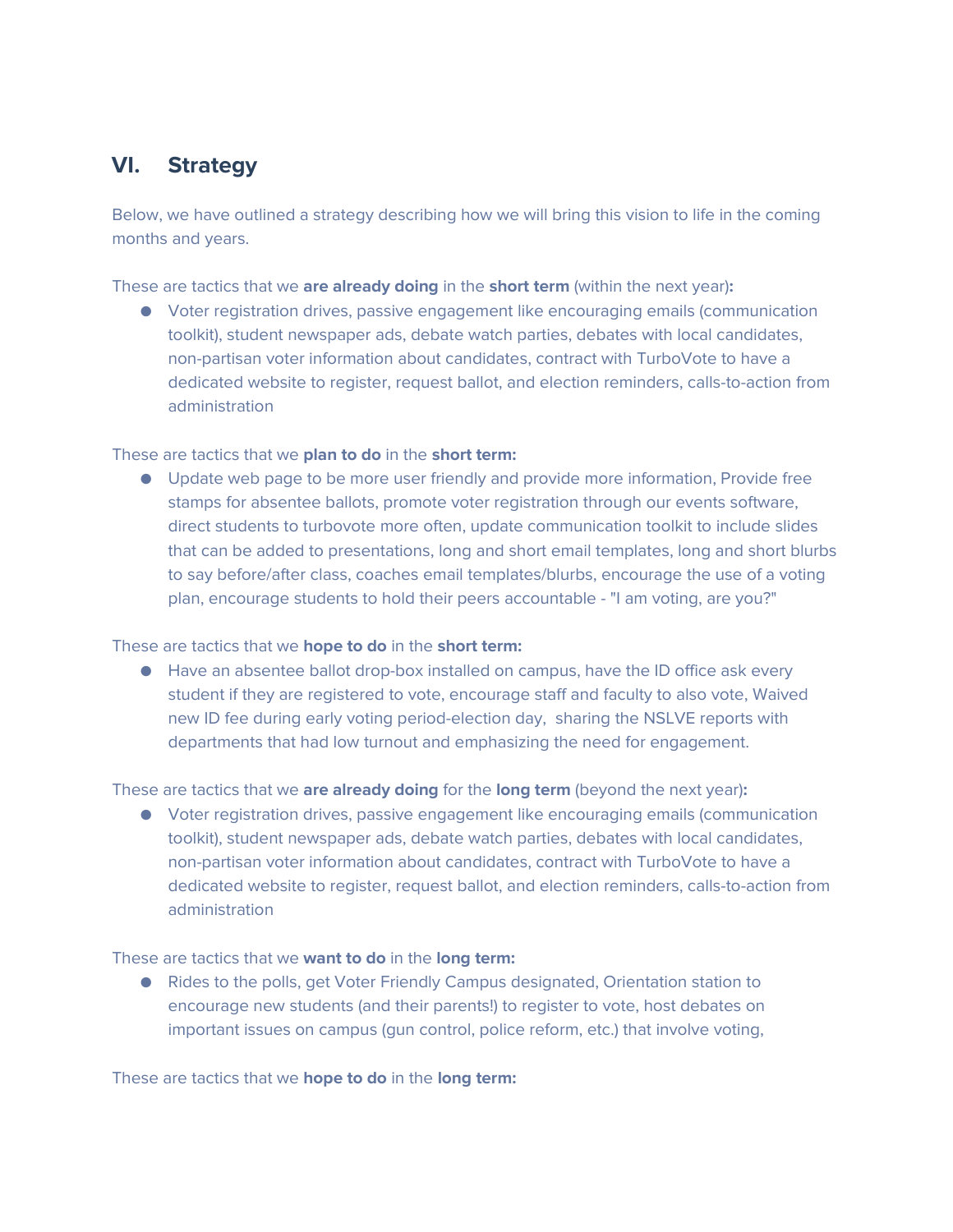● Have an absentee ballot drop-box installed on campus, Require all professors to have a paragraph about registering to vote on all syllabuses, making registering to vote a prerequisite to getting funding for events/student organizations, making registering to vote a pre-requisite to getting your room key, grant any requests for faculty/staff to leave work and vote on election day (w/ no repercussions), "free vacation day" for faculty/staff who choose to be poll workers, get "Voting Coordinator" or similar language put directly in someone's job description, have affinity student organizations give recommendations based on canididates support of their affinity ("this candidate supports BLM so the black student alliance recommends students vote for this candidate")

*How can you improve this section? Visit the Strengthening American Democracy Guide and review the Guiding Questions to ensure your Strategy Section includes everything that you feel should be addressed.*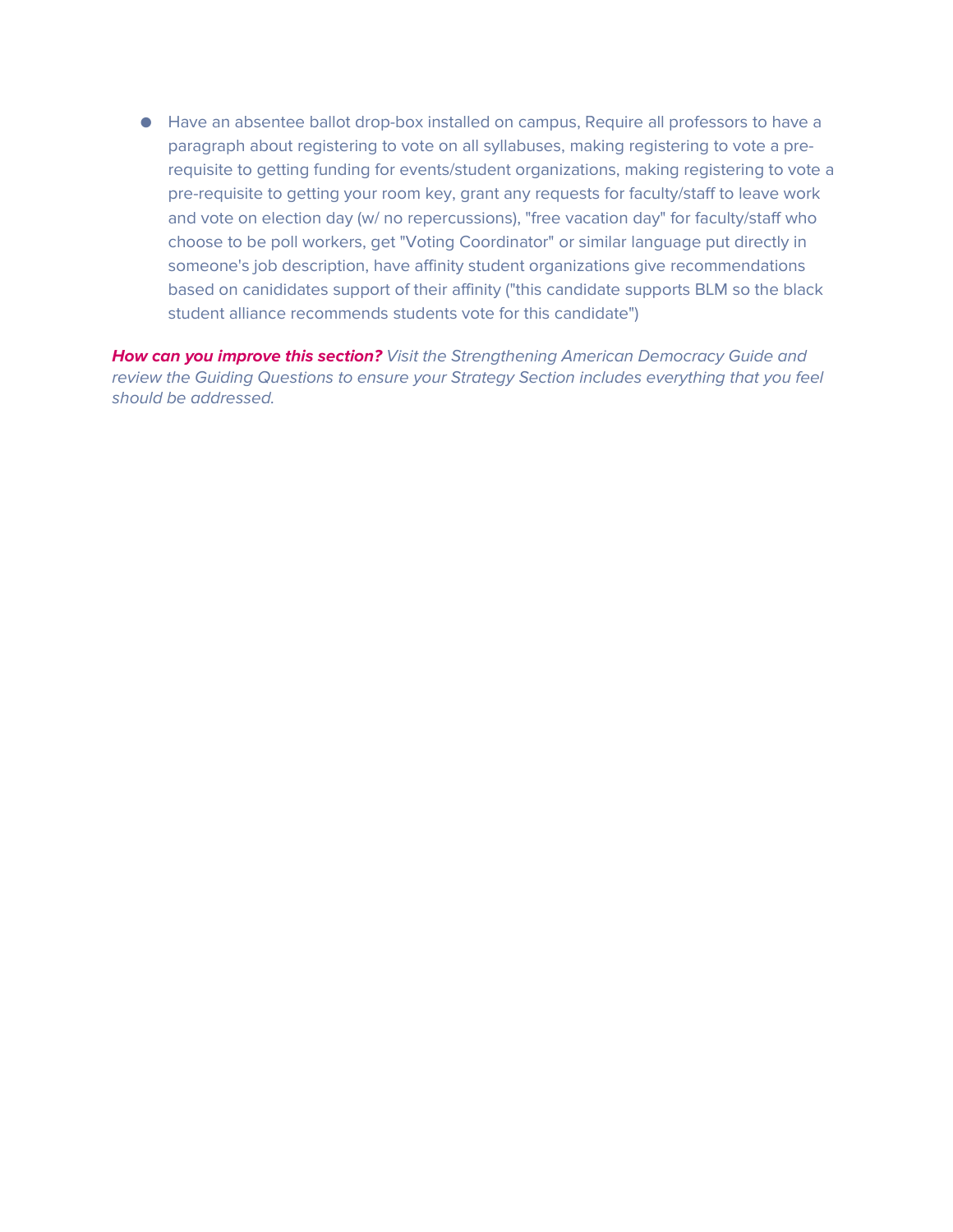## **VII. National Study of Learning, Voting, and Engagement (NSLVE)**

Our campus has access to our National Study of Learning, Voting, and Engagement (NSLVE) data for 2020. In 2020 our registration rate was 84.7. In comparison to the data from four years prior in our NSLVE report, this rate increased.

In 2020, our voting rate was 61.7 and our voting rate among registered students was 72.8. During this year, our voting rate was lower than the national average.

I thought the fields of study section was interesting to see which fields had more engagement than others.

*How can you improve this section? Visit the Strengthening American Democracy Guide and review the Guiding Questions to ensure your NSLVE section includes everything that you feel should be addressed.*